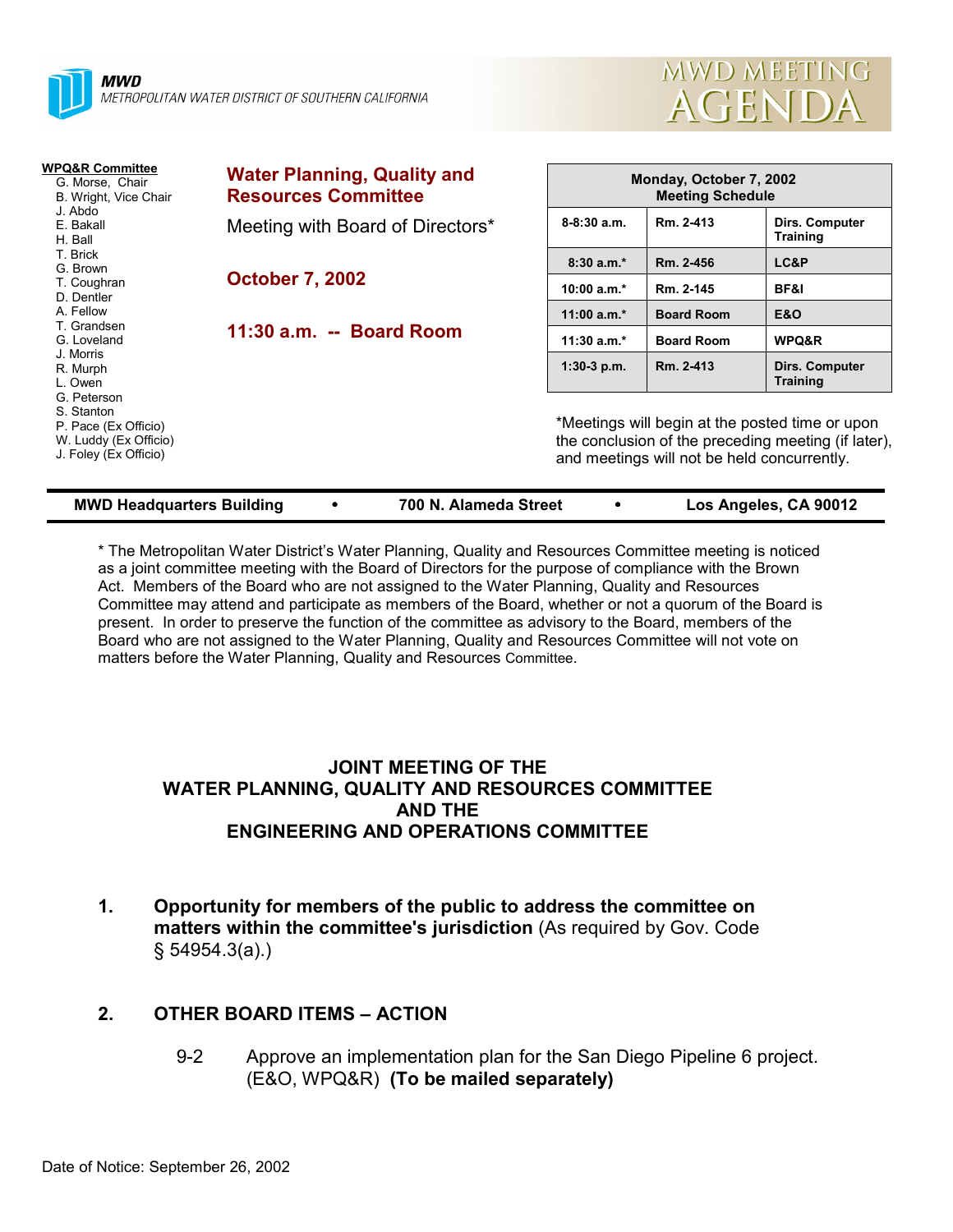## **WATER PLANNING, QUALITY AND RESOURCES COMMITTEE MEETING**

### **(Following joint meeting of WPQ&R and E&O Committees)**

**3. Approval of the Minutes of the meeting of the Water Planning, Quality and Resources Committee held September 9, 2002**

## **4. REPORTS**

a. Oral report on Bay-Delta and State Water Project matters. (LC&P, WPQ&R)

## **5. CONSENT CALENDAR ITEMS – ACTION**

**8-4** Authorize entering into an agreement for the Conjunctive Use Storage Project with Three Valleys Municipal Water District under Proposition 13. (WPQ&R)

### **6. OTHER BOARD ITEMS—ACTION**

- **9-1** Adopt resolution to approve notice of potential discontinuance of service of surplus water from October 1, 2003 through September 30, 2004. (WPQ&R)
- **9-5** Review Record of Decision and action on the right-of-way grant for the Cadiz Groundwater Storage and Dry-Year Supply Program. (WPQ&R)

## **7. BOARD INFORMATION ITEMS**

None

## **8. COMMITTEE ITEMS**

a. Proposed draft contract terms and preliminary rate impact findings for Seawater Desalination Program **(To be mailed separately)**